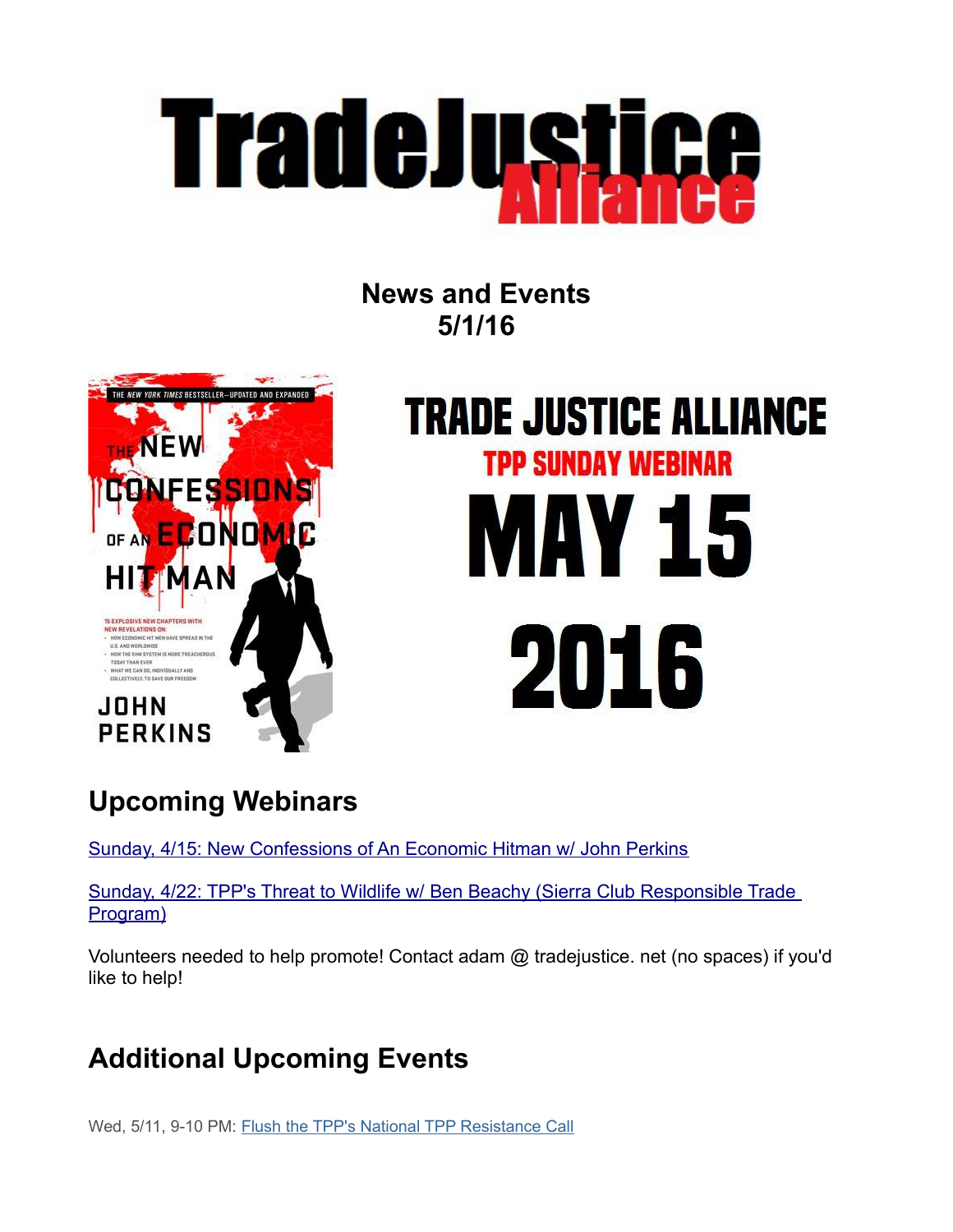Wed, 5/25, 9-10 PM: [Flush the TPP's National TPP Resistance Call](https://www.facebook.com/events/959609667493050/)

## **TPP News**

[Oshima: Diet seen voting on TPP in fall \(The Japan News, 4/2/16\)](http://the-japan-news.com/news/article/0002915451)

Diet erupts in outrage as ex-minister's TPP manuscript reveals details Abe kept under wraps [\(The Japan Times, 4/8/16\)](http://www.japantimes.co.jp/news/2016/04/08/national/politics-diplomacy/diet-erupts-outrage-ministers-tpp-manuscript-reveals-details-abe-kept-wraps/#.VyZvcb_3zIV)

[Clinton Advisor on TPP: Renegotiation Difficult, But Adjustments Can Be Made to Make More](http://www.foxnews.com/politics/2016/04/22/clinton-pivots-from-obamas-asia-policy-with-tpp-opposition.html)  [Politically Palatable \(Associated Press via Fox News, 4/22/16\)](http://www.foxnews.com/politics/2016/04/22/clinton-pivots-from-obamas-asia-policy-with-tpp-opposition.html)

 [Chamber's Donohue: TPP vote likely after the elections \(The Hill, 4/25/16\)](http://thehill.com/policy/finance/trade/277605-chambers-donohue-tpp-vote-likely-after-the-elections)

[US officials heading to NZ to talk TPP \(RadioNz.co.nz, 4/26/16\)](http://www.radionz.co.nz/news/national/302324/us-officials-heading-to-nz-to-talk-tpp)

[160 FARM AND FOOD GROUPS ASK CONGRESS TO REJECT TPP \(National Farmers](http://kticradio.com/agricultural/160-farm-and-food-groups-ask-congress-to-reject-tpp/)  [Union via KTICRadio.com, 4/27/16\)](http://kticradio.com/agricultural/160-farm-and-food-groups-ask-congress-to-reject-tpp/)

[Barack Obama expected to reiterate benefits of TPP when he visits Vietnam next month](http://www.scmp.com/news/asia/diplomacy/article/1939450/barack-obama-expected-reiterate-benefits-tpp-when-he-visits)  [\(South China Morning Post, 4/28/16\)](http://www.scmp.com/news/asia/diplomacy/article/1939450/barack-obama-expected-reiterate-benefits-tpp-when-he-visits)

 [Panetta: TPP could be dead after this year \(Politico Morning Trade, 4/29/16\)](http://www.politico.com/tipsheets/morning-trade/2016/04/panetta-tpp-could-be-dead-after-this-year-on-ttip-does-slow-and-steady-win-the-race-eu-ties-cheese-name-protection-to-meat-market-access-214033#ixzz47RPwnijW)

[Vilsack in Vietnam for TPP negotiations \(4/25/16\)](http://www.businessrecord.com/Content/Default/-All-Latest-News/Article/Vilsack-in-Vietnam-for-TPP-negotiations/-3/248/72934)

### **TTIP News**

[Obama visits Germany; pushes for controversial TTIP trade deal \(Free Speech Radio News,](https://fsrn.org/2016/04/obama-visits-germany-pushes-for-controversial-ttip-trade-deal/)  [4/25/16\)](https://fsrn.org/2016/04/obama-visits-germany-pushes-for-controversial-ttip-trade-deal/)

[Survey shows plunging public support for TTIP in U.S. and Germany \(Reuters, 4/21/16\)](http://www.reuters.com/article/us-europe-usa-trade-idUSKCN0XI0AT)

[Majority TTIP Opponents Left Out of Latest Negotiations Round in New York \(Sputnik News,](http://sputniknews.com/politics/20160429/1038806778/ttip-opponents-negotiations.html#ixzz47RrZgEeW)  [4/29/16\)](http://sputniknews.com/politics/20160429/1038806778/ttip-opponents-negotiations.html#ixzz47RrZgEeW)

[EU TIES CHEESE NAME PROTECTION TO MEAT MARKET ACCESS \(Politico Morning](http://www.politico.com/tipsheets/morning-trade/2016/04/panetta-tpp-could-be-dead-after-this-year-on-ttip-does-slow-and-steady-win-the-race-eu-ties-cheese-name-protection-to-meat-market-access-214033#ixzz47RsvRxMn)   [Trade, 4/29/16\)](http://www.politico.com/tipsheets/morning-trade/2016/04/panetta-tpp-could-be-dead-after-this-year-on-ttip-does-slow-and-steady-win-the-race-eu-ties-cheese-name-protection-to-meat-market-access-214033#ixzz47RsvRxMn)

[Leaked TTIP documents cast doubt on EU-US trade deal \(The Guardian, 5/1/16\)](http://www.theguardian.com/business/2016/may/01/leaked-ttip-documents-cast-doubt-on-eu-us-trade-deal)